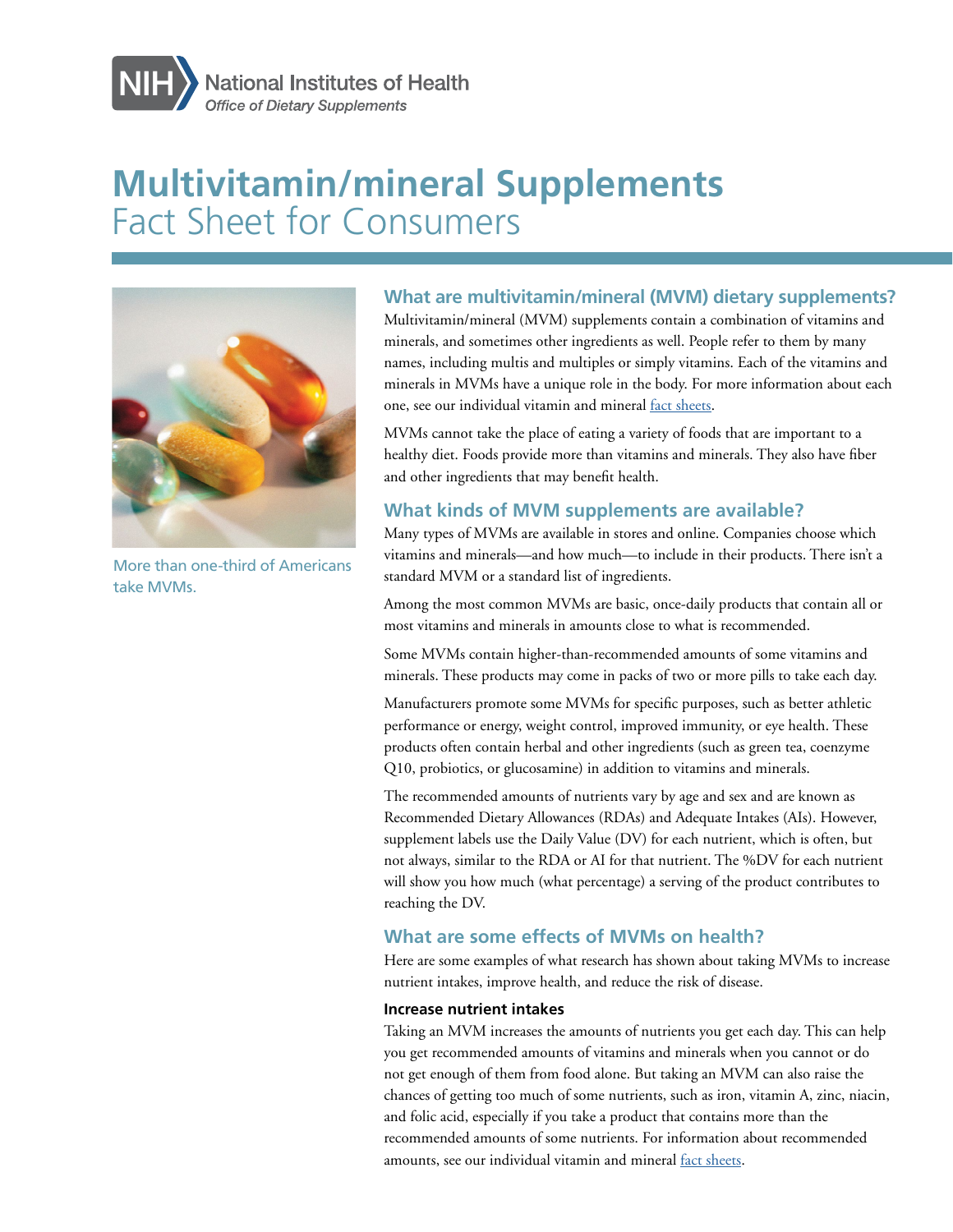Some people take an MVM as a form of dietary or nutritional insurance. Yet people who take MVMs often consume more vitamins and minerals from food and beverages than those who don't.

#### **Health promotion and chronic disease prevention**

It is difficult to determine whether MVMs provide health benefits because studies often use different products, making it hard to compare their results. Also, many MVMs are available, and manufacturers can change their composition at will, so it's hard for researchers to study whether specific combinations of vitamins and minerals affect health. Also, people with healthier diets and lifestyles are more likely to take MVMs, making it hard to identify any benefits from the products alone.

Scientists have studied whether taking MVMs affects the risk of health problems and diseases such as cancer, heart disease, osteoporosis, lung disorders, psychiatric disorders, and the risk of death. Most studies have found that taking MVMs has little or no effect on these health outcomes.

#### **Cancer**

Overall, it's unclear whether taking an MVM affects cancer risk.

One large study found that male physicians aged 50 and older who took a basic MVM for about 11 years had a slightly reduced risk of developing cancer—but not of dying of the disease—compared with those who took a placebo. In another large study in men and women ages 60–65 years and older, those who took a basic MVM for about 3.6 years did not have a lower risk of developing cancer, except for lung cancer. Other studies found conflicting evidence. For example, various studies have found that MVMs might increase, decrease, or not affect the risk of breast cancer in women. Some studies suggest MVMs might reduce the risk of colon cancer, but increase the risk of prostate cancer, lung cancer, and leukemia in men.

#### **Cardiovascular disease (CVD)**

Overall, MVMs appear to have little or no effect on the risk of CVD.

Most studies in men and women comparing MVMs to a placebo have found that the MVMs do not reduce the risk of CVD, including heart attacks or strokes or resulting deaths. Most other studies of people who take MVMs on their own have found that these products do not protect against CVD either.

#### **Cataracts and age-related macular degeneration (AMD)**

A specific combination of vitamins and minerals can slow down vision loss from AMD, an eye disease that can blur your central vision.

The Age-Related Eye Disease Study (AREDS) showed that people with AMD and/or cataracts who took a daily

supplement of high-dose vitamin C (500 mg), vitamin E (400 IU), beta-carotene (15 mg), zinc (80 mg), and copper (2 mg) for about 6 years had a lower chance of developing advanced AMD. They also had less vision loss than those who did not take the supplement. However, the supplements did not reduce the risk of getting AMD or the risk of cataracts. A later study showed that the supplement was equally effective without beta-carotene.

#### **Pregnancy and birth outcomes**

Prenatal MVM supplements can help a pregnant person get enough nutrients, especially key nutrients such as folic acid and iron. Pregnant people who are at risk of malnutrition might be less likely to have a baby that is premature or has a low birth weight or small size if they take an MVM during pregnancy. But for pregnant people who already get enough of all nutrients, MVMs might not make any difference.

#### **Other outcomes**

Several studies have examined the link between MVM use and conditions such as osteoporosis, lung diseases, psychiatric disorders, and even risk of death. Most found that MVMs have no effect on these health outcomes.

### **Should I take an MVM?**

People who don't get enough vitamins and minerals from food alone, are on low-calorie diets, have a poor appetite, or avoid certain foods (such as strict vegetarians and vegans) might consider taking an MVM. Healthcare providers might also recommend MVMs to patients with certain medical problems.

Some people might benefit from taking certain nutrients found in MVMs. For example:

- If you might become pregnant, getting 400 mcg/day of folic acid from fortified foods and/or dietary supplements lowers your baby's risk of birth defects of the brain and spine.
- If you are pregnant, a daily prenatal MVM can help ensure you get enough folic acid, iron, iodine, and vitamin D during pregnancy. Your doctor might also recommend separate supplements of iodine and choline, which are often missing or in too small amounts in prenatal MVMs.
- If you are pregnant and eat a vegetarian or vegan diet, your doctor might suggest other nutrients including vitamin B12 and the omega-3 fatty acids EPA and DHA.
- Breastfed babies might also need a vitamin B12 supplement if their nursing parent is low in B12 or eats a vegan diet.
- Breastfed and partially breastfed infants should receive vitamin D supplements of 10 mcg (400 IU)/day, as should non-breastfed infants and toddlers who drink less than 1 quart per day of vitamin D-fortified formula or milk.